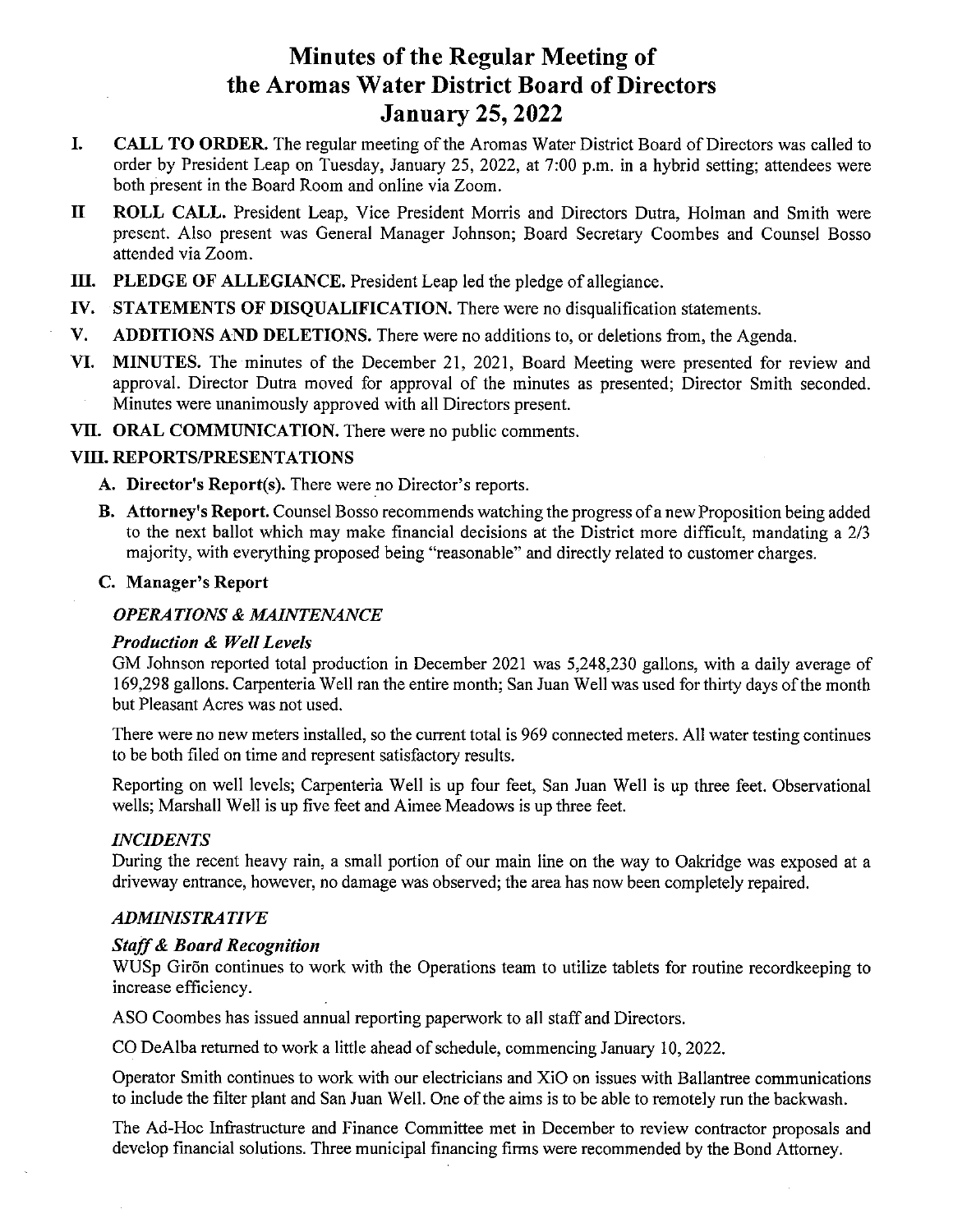# Conservation & Rainfall

Since the start of the rainfall year on October 1, 2021, at total of 14.48 inches of precipitation have been recorded by the rain gauge at Chittenden pass, with only 0.08 inches falling in January 2022.

# PROJECTS

### Response to COVTD-19 virus

Monitoring of the current situation continues. Customers continue to use the drop-box to make payments despite the office being open.

# Orchard Hill Road proposed annexation progress

The previous main contact person is stepping down and another resident will be taking their place. There is still interest in receiving District water; GM Johnson will reach out to them again in February 2022.

# Cole Road & Rocks Road Project

GM Johnson presented the annexations of Cole Road and Rocks Road, first to an Ad-Hoc Committee at PVWMA and then at the PVWMA January Board of Directors meeting. The fact that a number of parcels were included was well received and the request was approved. The agreements will need to be signed by the District's counsel and GM of PVWMA prior to presenting an application to San Benito LAFCo.

#### New Water Source

GM Johnson elaborated on this project with an update in Action Item X.A later in this meeting.

Correspondence: GM Johnson pointed out the email from the Bond Attorney with the three names for <sup>a</sup> Municipal Finance Advisors and their responses. CSDA have also offered low interest financing for which GM Johnson has also applied. Director Dutra enquired about the email from L Austin; GM Johnson indicated that this email was to ensure we knew of financing opportunities for Water Agencies in the Governor's Budget Proposal.

# IX. CONSENT CALENDAR

A. Consider adopting Resolution 2022-01 authorizing the continuation of hybrid/remote teleconferencing meetings pursuant to AB 361

Vice President Morris moved to adopt Resolution 2022-01 as presented; seconded by Director Smith. The Resolution was unanimously adopted, by roll-call vote, with all Directors present.

# X ACTION ITEMS

#### A. Consider receiving a progress report on the Marshall Well project

The two proposals previously presented total \$525,087 and research is underway to seek grants as well as financing options. Of the three Municipal Advisors provided by the Bond Attorney, two have provided submittals and one excluded themselves due to current commitments. The submittals need review and discussion resulted in agreement for the Infrastructure and Financing Committee to perform this review, select and engage the consultant. The plan is to implement a funding solution in May 2022.

Director Holman moved to receive the audited financial statements as presented; seconded by Director Dutra. The audited financial statements were unanimously adopted, with all Directors present.

# B. Consider adopting the Aromas Water District COVID-19 Prevention Plan (CPP)

The CPP will help staff to identify, evaluate and correct COVID-19 hazards, including steps to take should <sup>a</sup> case occur at <sup>a</sup> District facility. The plan also incorporates current CDC guidelines for getting tested and returning to work after <sup>a</sup> suitable quarantine period, without loss of sick leave bank. This only applies to exposure due to a work-related situation.

Vice President Morris asked if the plan covers non-vaccinated staff; GM Johnson responded that any nonvaccinated staff will be required to take <sup>a</sup> PCR test on <sup>a</sup> weekly basis. In addition, there are some rapid tests available at the office for District staff.

чü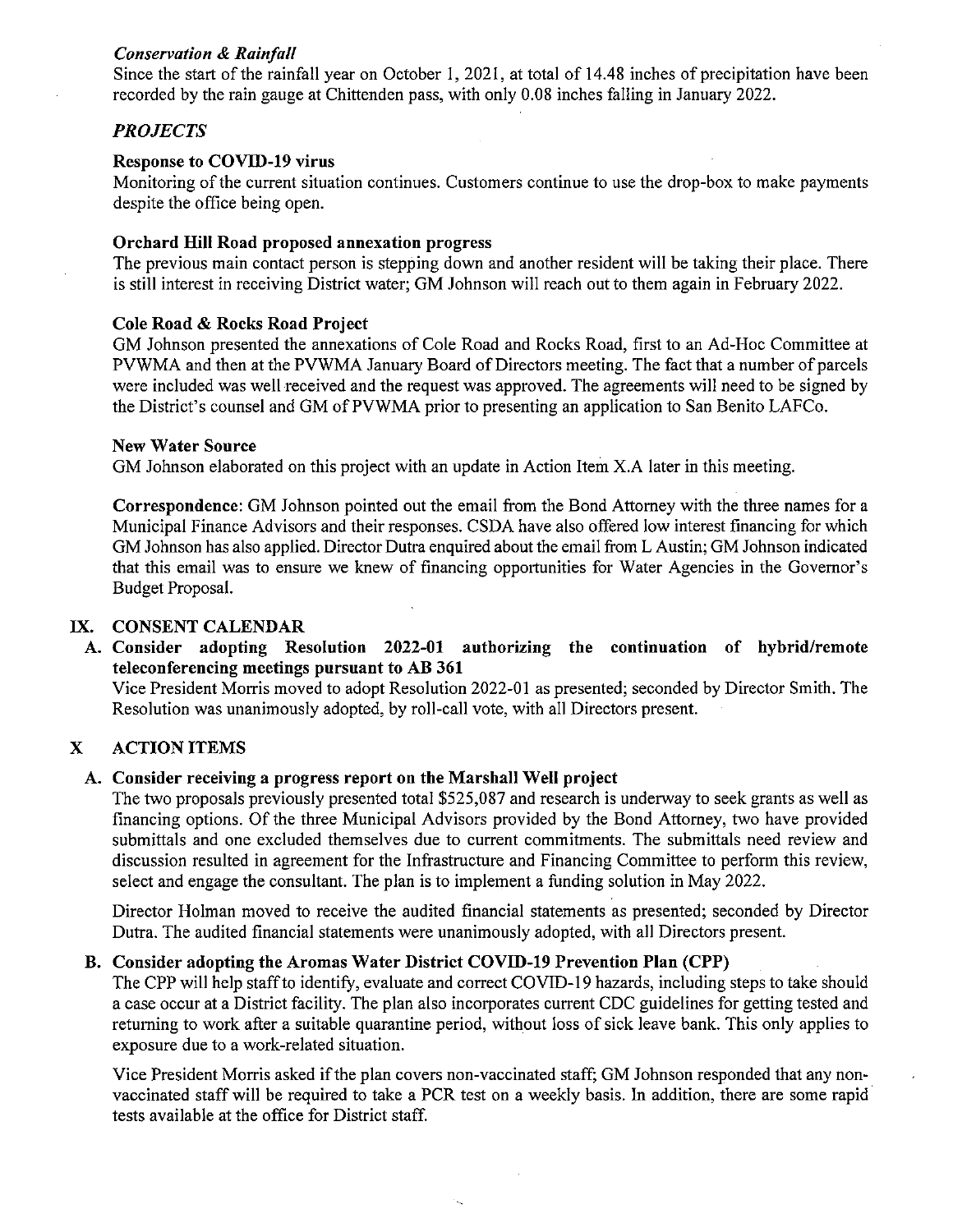Director Smith moved to adopt the Aromas Water District COVID-19 Prevention Plan; seconded by Vice President Morris. To move forward with this project as presented was unanimously adopted with all Directors present.

# C. Financial Reports for the Month of December 2021

Total Assets / Liabilities & Equity are \$10,975,746.08, of which Total Current Assets are \$4,946,130.54, and Total Fixed Assets are \$5,880,495.54. In Liabilities, the Total Current Liabilities are \$223,855.83 and Total Liabilities are \$4,385,454.51.

In the P&L Report, Water Revenue for December was \$81,483.85. Total Expenditures were \$91,837.47 between December 15 to January 18, 2022.

On the graphical representation of the Financials, when compared to the current budget there is a  $+5.6\%$ difference for YTD Revenue and -3.1% difference for YTD Expenditures.

- X. FUTURE MEETINGS & AGENDA ITEMS. The next meeting date will be on Tuesday, February 22, 2022, and will be the same hybrid format as this meeting. Topics will include <sup>a</sup> review of the Directors Handbook.
- XI. ADJOURNMENT. President Leap adjourned the meeting at 8:00pm until Tuesday, February 22, 2022.

Read and approved by:  $\mu \sim \mu$ esident, Jim Leap **Example 2** Board Secretary, Louise Coombes Date: 2-22-2022 Date: February 33, 3002.